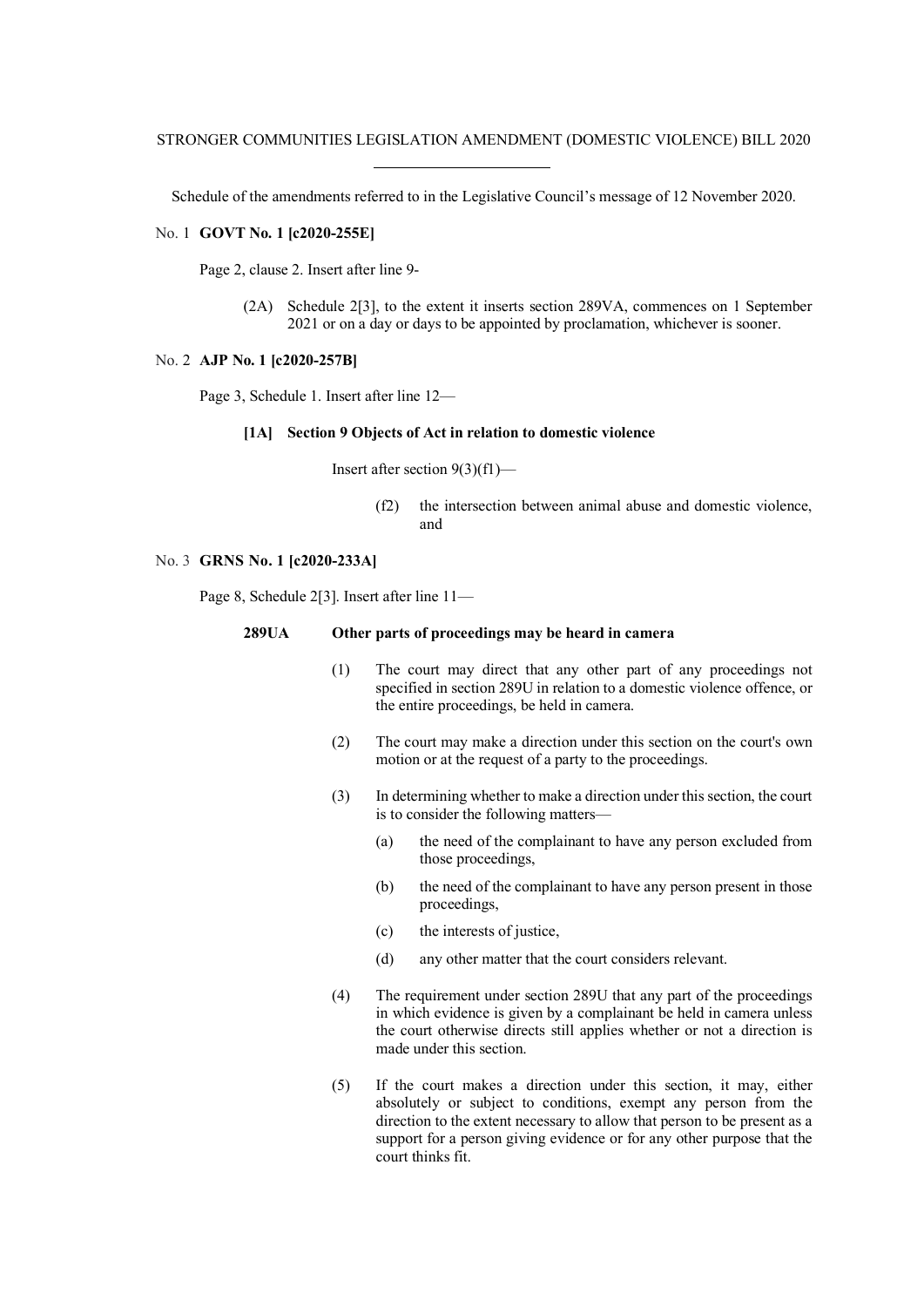- (6) This section does not affect—
	- (a) the entitlement of a complainant to have a person or persons present when giving evidence under section 306ZQ, or
	- (b) the entitlement of a vulnerable person to have a person present when giving evidence under section 306ZK.

### No. 4 **GOVT No. 2 [c2020-255E]**

Page 9, Schedule 2[3]. Insert after line 11-

## **289VA Arrangements for complainant giving evidence in proceedings for domestic violence offence when accused person is unrepresented**

- (1) This section applies to proceedings during which the accused person is not represented by an Australian legal practitioner.
- (2) A complainant cannot be directly examined in chief, cross-examined or re-examined by the accused person, but may instead be examined-
	- (a) by a person appointed by the court, or
	- (b) through the use of court technology.
- (3) For the purposes of subsection (2), the regulations may prescribe the following-
	- (a) a class of person who may be appointed by the court,
	- (b) the type of technology that is suitable for use,
	- (c) the procedures that apply for asking questions of the complainant.
- (4) A person appointed by the court is to ask the complainant only the questions that the accused person requests that the person put to the complainant.
- (5) A person acting in the course of an appointment under this section must not independently give the accused person legal or other advice.
- (6) The court does not have a discretion to decline to appoint a person under this section, or to decline the use of court technology under this section, despite anything to the contrary in section 306ZL or another Act or law.
- (7) This section applies whether or not an audio visual link or other similar technology, or alternative arrangements, are used by the complainant to give evidence.
- (8) If a person is appointed in proceedings before a jury, or court technology is used, the Judge must-
	- (a) inform the jury that it is standard procedure in these cases to appoint a person or use technology to put the questions to the complainant, and
	- (b) warn the jury not to draw any inference adverse to the accused person or to give the evidence any greater or lesser weight because of the arrangement.